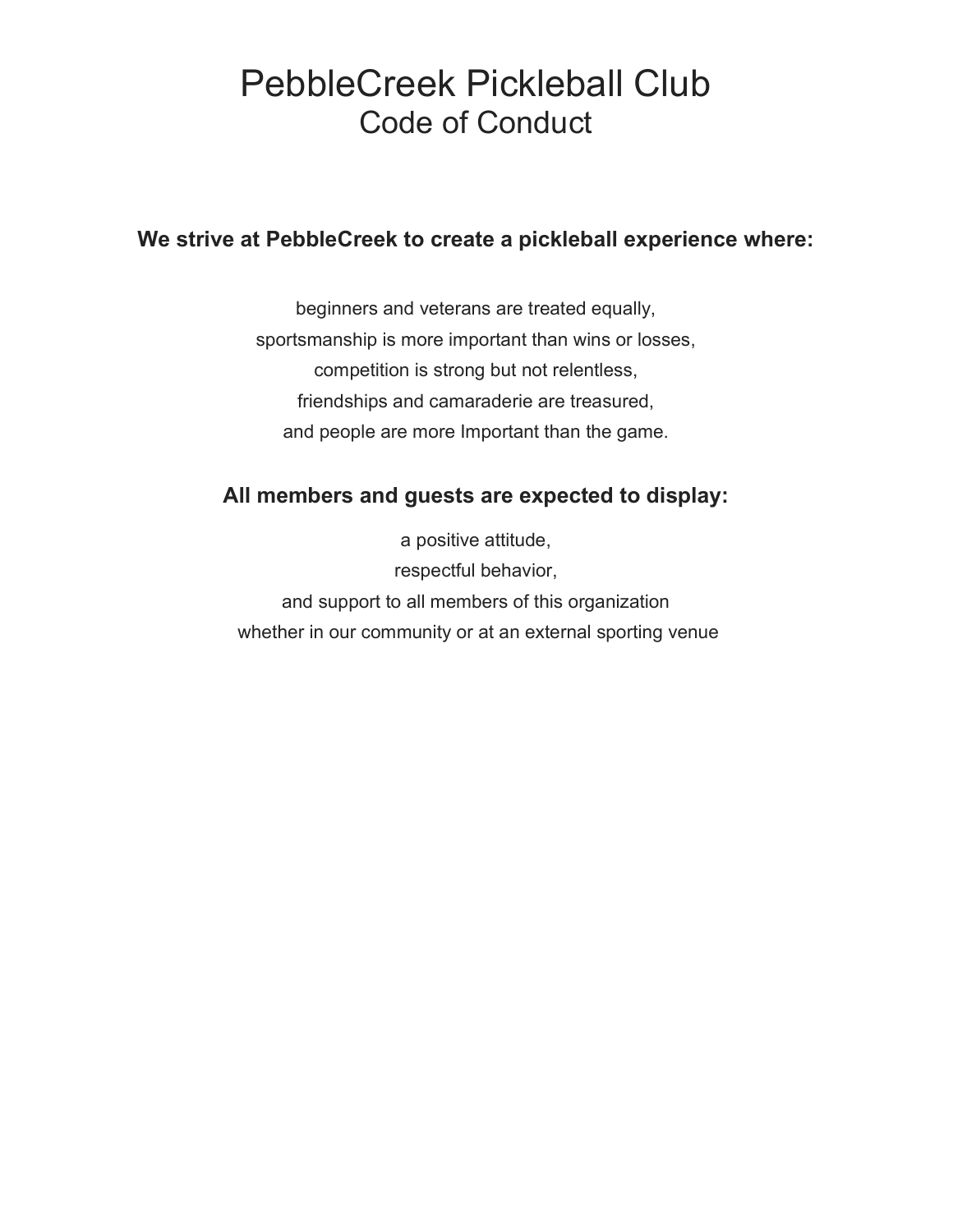#### PEBBLECREEK PICKLEBALL CLUB

# Policies and Procedures

# FOR INAPPROPRIATE or BULLYING BEHAVIOR

### Everyone has a right to feel safe, welcome, and included on the PebbleCreek Pickleball courts.

On the rare occasion when a member's behavior crosses over from respectful to intimidating and bullying, we have outlined the steps that will be taken by the club. Inappropriate or bullying behavior will not be tolerated by our Club. All members are expected to read and understand what is considered inappropriate or bullying behavior. This policy is in addition to the PCHOA Rules Cody of Conduct.

#### Description of Inappropriate or Bullying Behavior

PebbleCreek Pickleball Club takes a no-nonsense approach to all inappropriate or bullying behavior and ALL members will be held accountable for their behavior.

#### Types of Inappropriate or Bullying Behavior

- Physical Aggression: pushing, grabbing, hitting, pinching, spitting, tripping, etc. Also includes destroying property and threatening.
- **Social Alienation:** gossiping, spreading rumors, intentionally excluding from a group.
- Verbal Aggression: name Calling, put downs, swearing, screaming or yelling at a person.
- **Intimidation**: threatening others to do something, threatening with a weapon.
- Sexual Harassment: any comments or actions of a sexual nature that are unwelcome and make the recipient uncomfortable. Any words written or spoken, or action taken, that ridicules a person's gender, sexual orientation, or gender identification.
- Racial/Ethnic/Religious Harassment offensive comments, jokes or behaviors that disparage or ridicule a person's race, ethnic, or religious background.
- Cyber Bullying: using technology to frighten, embarrass, exclude or damage another person's reputation. Can include emails, photographs, social media, text messages, etc.

#### POLICIES AND PROCEDURES

Bullying will not be tolerated at the PebbleCreek Pickleball Club:

If disrespectful and negative behavior is occurring, the following steps will be taken:

 $\hat{\mathbf{v}}$  Please note, depending on the severity of the incident, a formal investigation involving the Board may commence immediately and steps may be skipped possibly resulting in immediate suspension or expulsion from the Club.